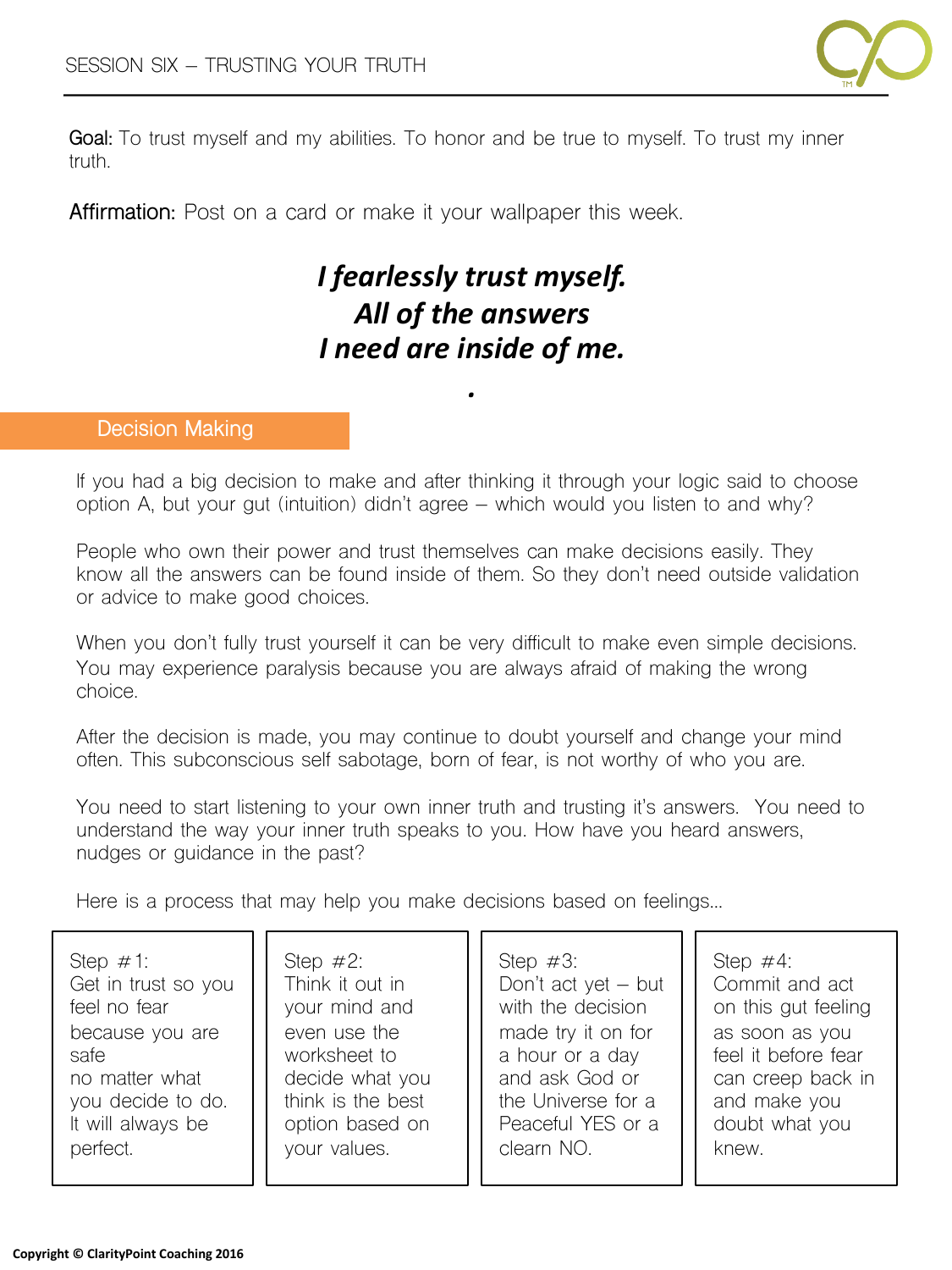

### **Finding Clarity and Balance Chart**

How to Make a Decision Based on Your Values:

**Step #1** - Narrow it down to 2 options – fill in the sections below, identifying each option. What is the decision to be made?

\_\_\_\_\_\_\_\_\_\_\_\_\_\_\_\_\_\_\_\_\_\_\_\_\_\_\_\_\_\_\_\_\_\_\_\_\_\_\_\_\_\_\_\_\_\_\_\_\_\_\_\_\_\_\_\_\_\_\_\_\_\_\_\_\_\_\_\_\_\_\_\_\_\_

# *Option #1*

| gives me: | 1)<br>(2)<br>3)<br>$\left( \frac{1}{2} \right)$ |  |       |  |
|-----------|-------------------------------------------------|--|-------|--|
|           |                                                 |  | Total |  |
| Option #2 |                                                 |  |       |  |
| gives me: | 1)<br>(2)<br>3)<br>$\overline{4}$               |  | Total |  |
|           |                                                 |  |       |  |

**Step #2** – Go through the list below and choose 4 things that each option would do for you or give you. If you need to think up some other values that fit better do so. Fill them in on the 8 "gives me" blanks above.

| Money/Resources             | Freedom                    | Helps someone else           |
|-----------------------------|----------------------------|------------------------------|
| <b>Happiness</b>            | Service/ Glorifying God    | Chance to follow the rules   |
| Impressive view from others | Good feelings about myself | Chance to make others happy  |
| Help for family             | Pleasure                   | Fun                          |
| Security and peace of mind  | Comfort/Safety             | Change                       |
| Sense of Accomplishment     | Opportunities to grow      | Nurturing for my innate self |
| Good people to be around    | Better future              |                              |

**Step #3** - Now take those same 8 things and rank them below by what is most important in your life. Rewrite them in order of value on the blanks below – the first one being the most important in your life.

|     | 12pts                      |
|-----|----------------------------|
| (2) | 10 pts                     |
| 3)  | 8 pts                      |
| (4) | $6 \text{ pts}$<br>4 pts   |
| 5)  |                            |
| 6)  |                            |
|     | $\frac{1}{3}$ pts<br>2 pts |
| 81  | pt                         |
|     |                            |

**Step #4** - Now go back up to your two options and fill in the points next to the appropriate value. Then total the points.

You should have a clear winner. You should be able to see which option is best - based on your values.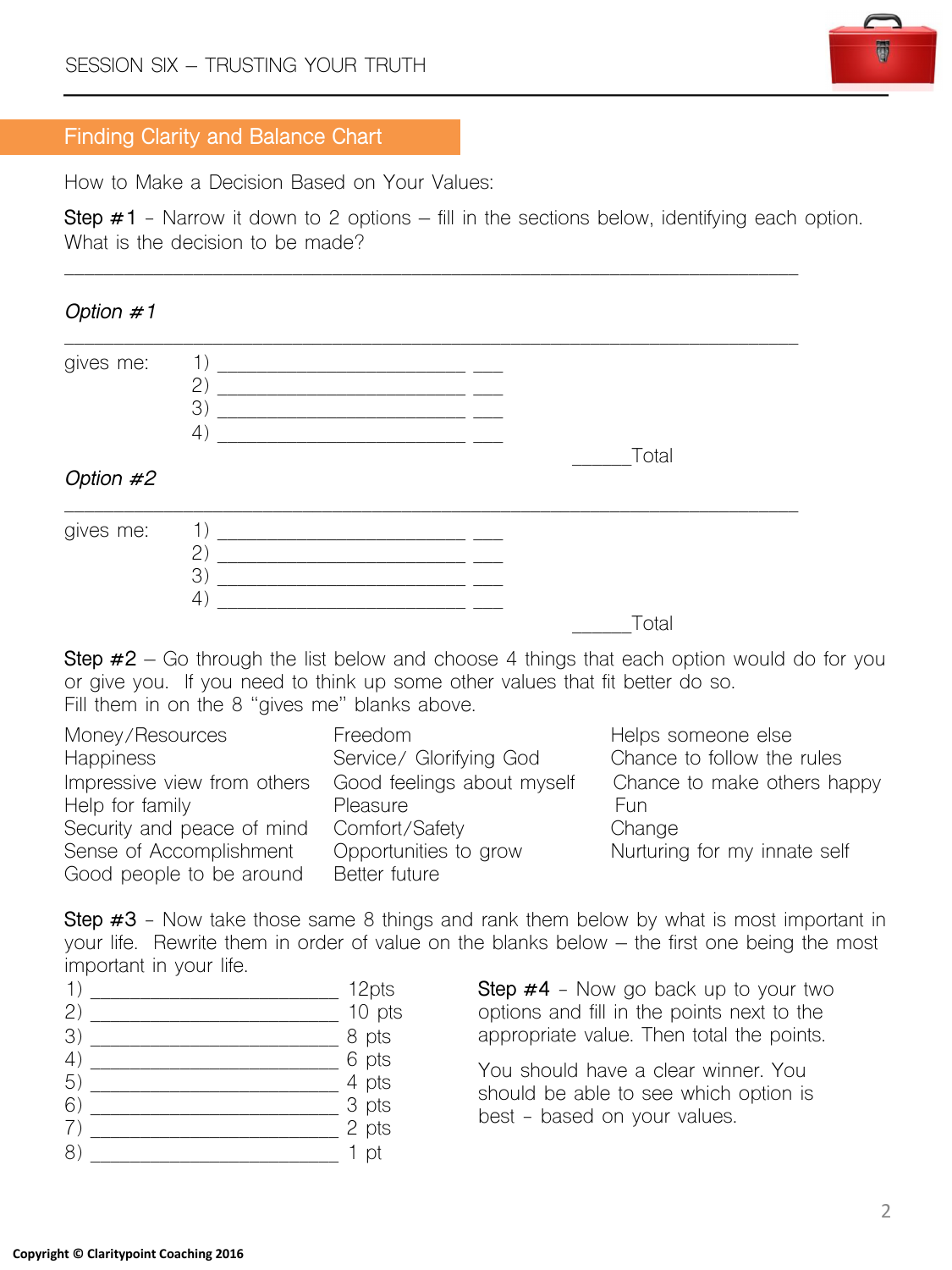

# **Subconscious Self Sabotage**

If fear has been holding you back from doing anything, decide now that you can do it. List something that you have wanted to do, but have lacked the confidence to try…

Your fears about your own abilities may be stopping you from trying. Most of these fears may be happening subconsciously. You may consciously choose to trust yourself, but your subconscious fears may still be sabotaging your efforts.

You may be subconsciously afraid of failure or afraid of success. Are you doing any of the things below?

#### **Signs of subconscious self-sabotage:**

- Procrastination
- Losing things
- Forgetting things
- Getting sick
- Not working very hard
- Getting ready to get ready
- Excuses
- Dwelling in victim energy

Take a minute and OWN how these are showing up in your life… are they?

Discuss with your coach one or two things that you may be stalled on, because you have one foot on the gas and one on the brakes – part of you wants to move forward, yet a subconscious part doesn't. Write them here: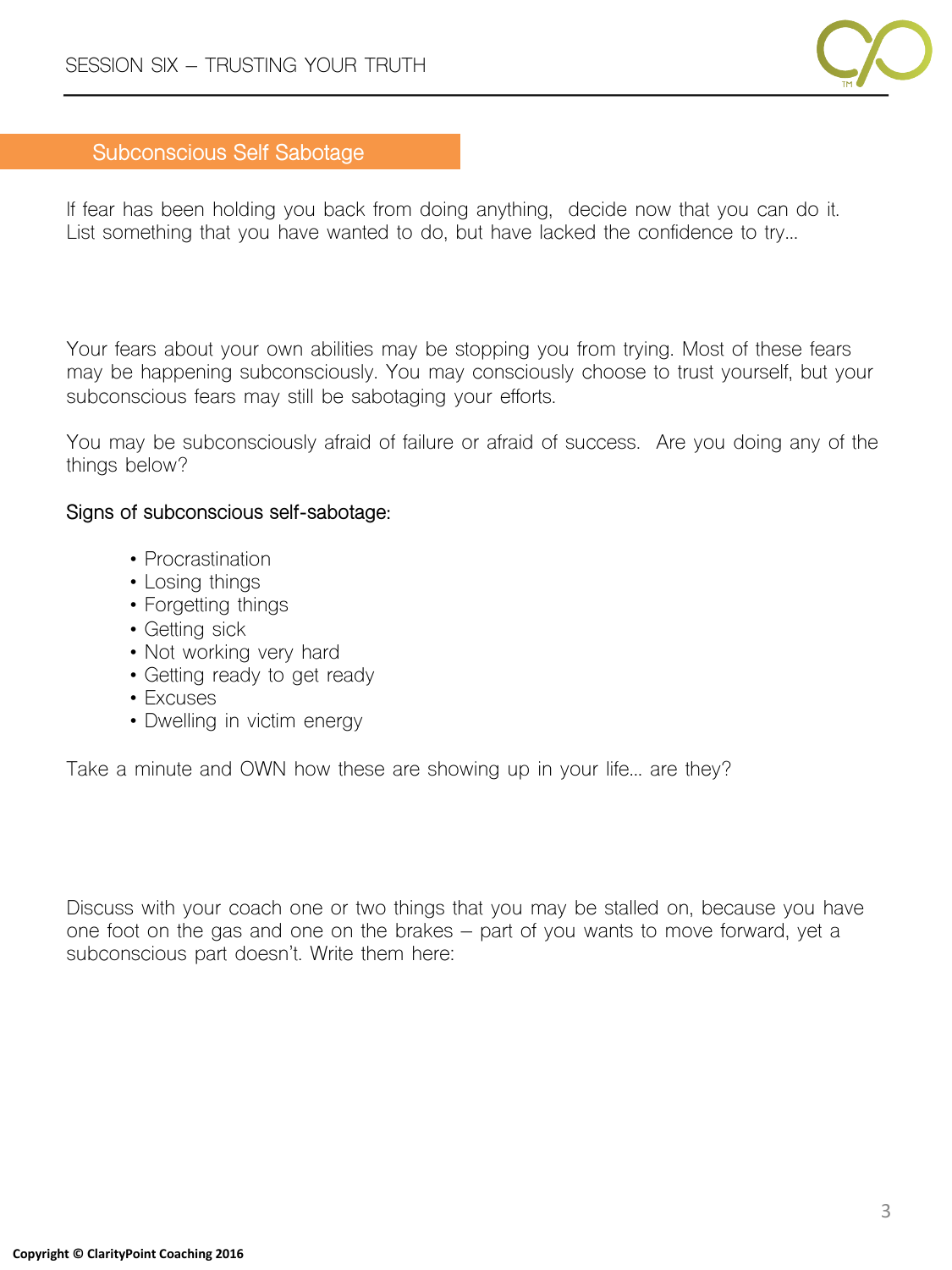

# **Figure out the Fear in Play**

1. Do you have fear of failure?

This is fear that you will fail, look bad, or not be good enough in the end. In this place it feels safer not to try, than try and fail. You will have attached your value to this activity or task. In order to move forward you will have to separate your value and write a new policy using the Clarity Formula to help you get in trust and love.

2. Do you have fear of loss?

This is fear that it would be a mistake moving forward and you will miss out on something else if you commit to this path. The problem is that making any choice you miss out on something, but making no choice you miss out on everything. You may need to write a policy about trusting the journey that will help you to finally make a choice. Again use the Clarity Formula to help you get in trust and make a love motivated choice.

3. Do you have fear of success?

This is fear that if you do commit to this and succeed, you then wouldn't be able to handle the commitments and responsibilities that come with the success. It is fear of failing bigger later on. You may need to use the Clarity Formula to write a new policy in trust and love around moving forward and trusting you will always be in your perfect classroom, not matter what happens down the road.

Use the Clarity Formula to write your new fear-less policy here: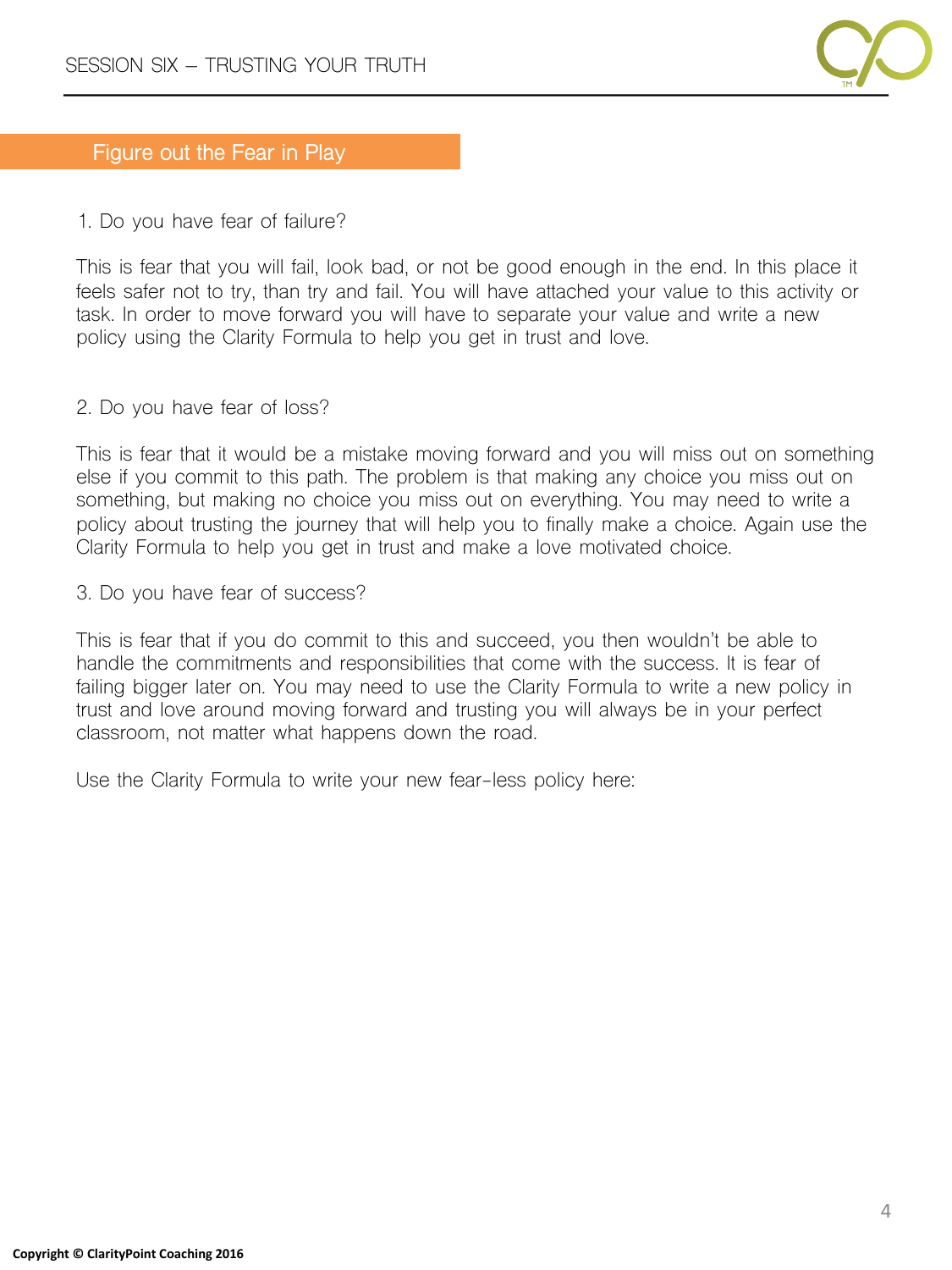

### **Invest in Loss**

Normally we think of loss as a bad thing. However if we invest in our unknowing we can reap great rewards. What does that mean?

Look at it this way. Lets say that on a scale of 1-100 you knew that it would take you to the point of 40 in suffering and pain to get to the point where life worked EXACTLY as you desired. Then from 41-100 you would have everything you ever wanted, as a result of having gone through the 40 units of life lessons to get there.

How quickly would you invest in the 40 units of loss to acquire the 60 units of reward?

You were sent here to win. Taking risks and missing the mark can fuel great discovery. So, get out there and invest!

#### **Exercise**

Do something this week to up your abilities, stretch out of your comfort zone, or otherwise improve your ability to carry more responsibility.

Learn how to do something new or brush up on skills by reading a book or studying a subject online. Decide that you can do hard things.

Focus on the present instead of the future. By the time you get to the future you will be able to handle it. What can you do right now to become better today?

Sometimes a fear of success stops people from really embracing this coaching process. Are you really committed to changing yourself? Are you doing all the homework and reading three times a day? If not, why?

Think about what scares you about doing it.

Use the Clarity Formula to eliminate this fear.

Be prepared to share what you did.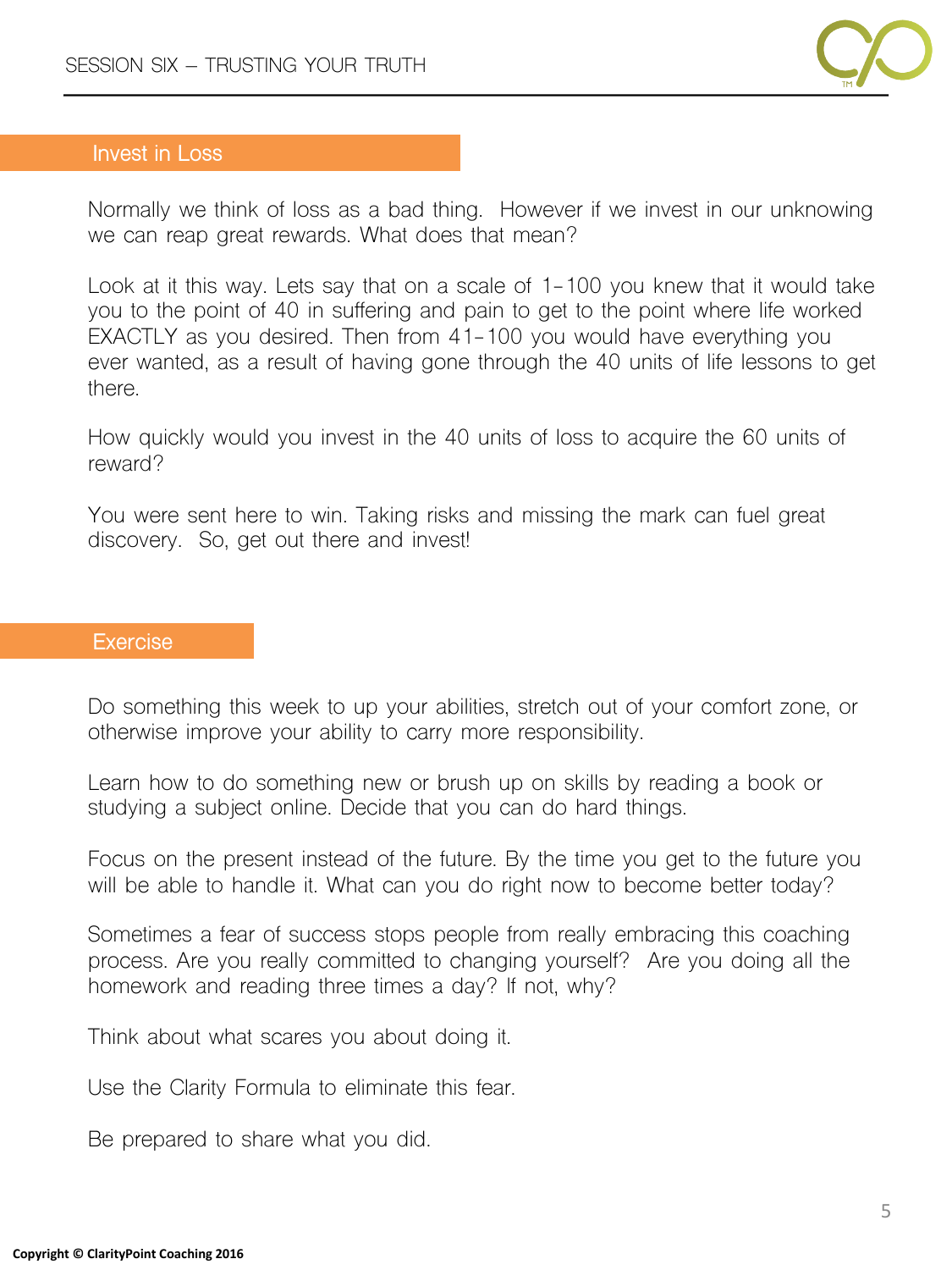

#### **Optional Challenges**

Talk to your coach about which challenges they recommend for you.

# Challenge 1:

Practice making intuition guided choices this week. Try using the Value Decisions Worksheet and then trusting your gut about the results.

# Challenge 2:

Work on recognizing something in your life that Subconscious Self Sabotage may be in play with. Recognize which fear is the problem and write a policy using the Clarity Formula as a guide to help you break through the fear.

# Challenge 3:

Do some of the Optional Journaling. We want you to choose which of the questions you should answer. Read each of them and decide if the exercise would serve you. We don't want you to do any busy work, so choose the questions that resonate with you,

### Challenge 4:

Clean out a closet or area in your home where you have old things and clutter. With everything you give away (and dig deep) let go of fear of loss that makes you want to hang on to. Let go of it and choose an abundance mindset.

### Challenge 5:

Pick something to do this week that scares you. Get out of your comfort zone and practice staying in trust and love as you do it. Go for something that requires you to practice trusting the journey.

Optional – Clean out a closet or room in your house and practice saying in trust and letting some things go.

#### Challenge 6:

Re-write some policies you are now aware of. You may use your assessment report to find out of balance policies you may have. Use the worksheet in this material to help you write new policies that would serve you more.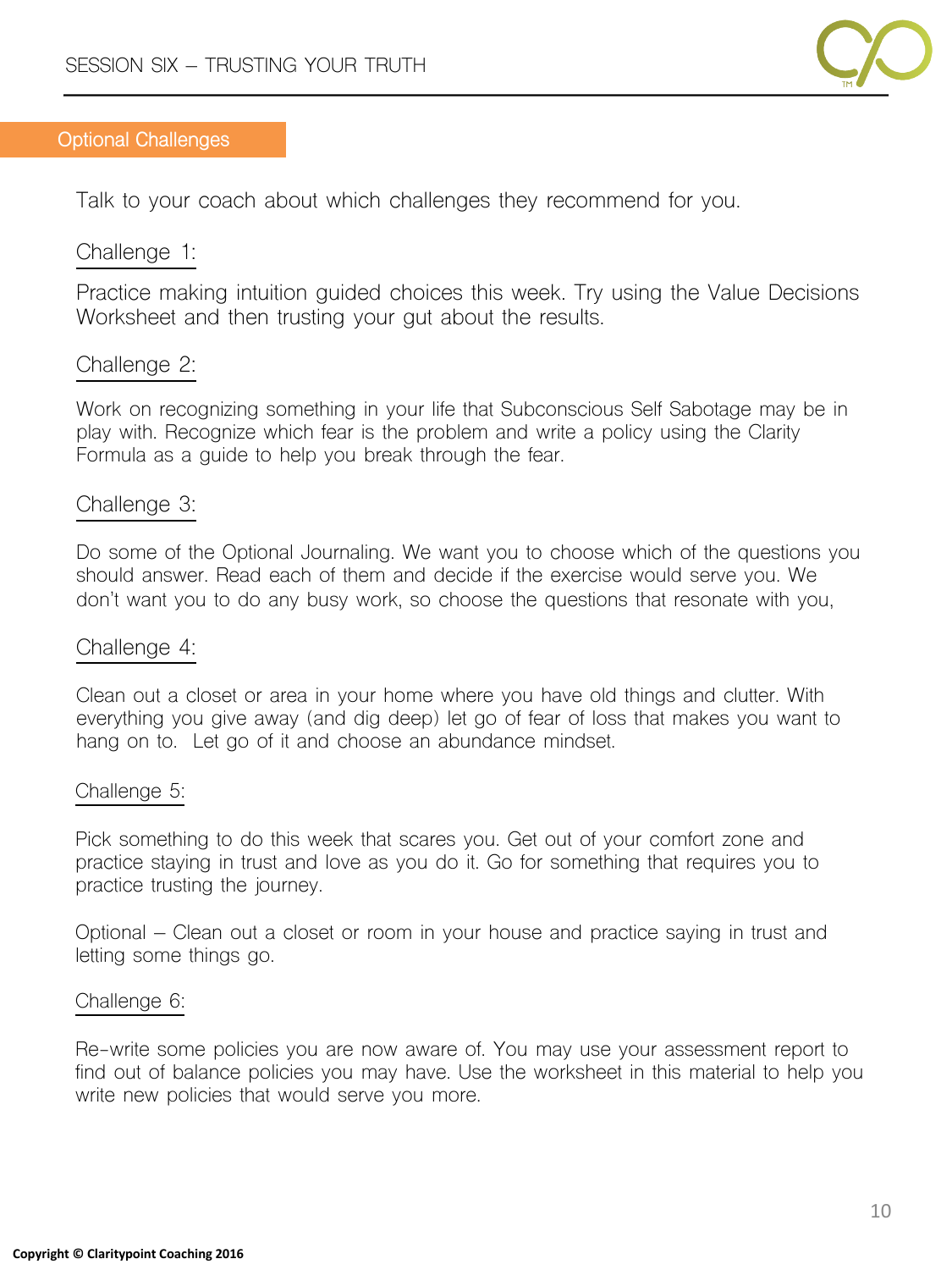

#### **Optional Journaling**

Journaling is a great tool of self-discovery. It gives you a chance to record your thoughts thus enabling you to review them. It also gives you an opportunity to explore ideas and concepts and make some decisions about them, all in a space and time that is not threatening or judgmental.

You'll notice that some journaling assignments ask a pair of questions, and after the first question, we ask you to rip out the page and throw it away. While throwing this page away I the trash say**…" I am so done with this!"**

#### **Possible Journal Writing Questions:**

- 1) Describe ways that you have conformed to win approval. *(Throw this page away.)* Write about what makes you happy and how you are being true to you. *(Keep this page in your journal.)*
- 2) Describe what you have learned about yourself through this coaching process. What are your strengths and weaknesses? How can you use your strengths to help you do hard and scary things? *(Keep this page in your journal.)*
- 3) Write a list of things or situations that have made you feel unsuccessful. *(Throw this page away.)* Write about how you can choose to believe in yourself and accomplish hard and scary things. *(Keep this page in your journal.)*
- 4) Write about tough decisions you have made in your life and how they have turned out in the end. What can these experiences teach you about you? *(Keep this page in your journal.)*
- 5) Write about a goal you attempted in your past that went badly. Replay how you would handle that situation now? What would you do differently? *(Keep this page in your journal.)*
- 6) Write about how a fear of success has held you back before now. Write a new policy that will change this. Write about how you will fight that fear and take more risks.
- 7) Write about how a fear of failure has held you back before now and how you will beat that fear.